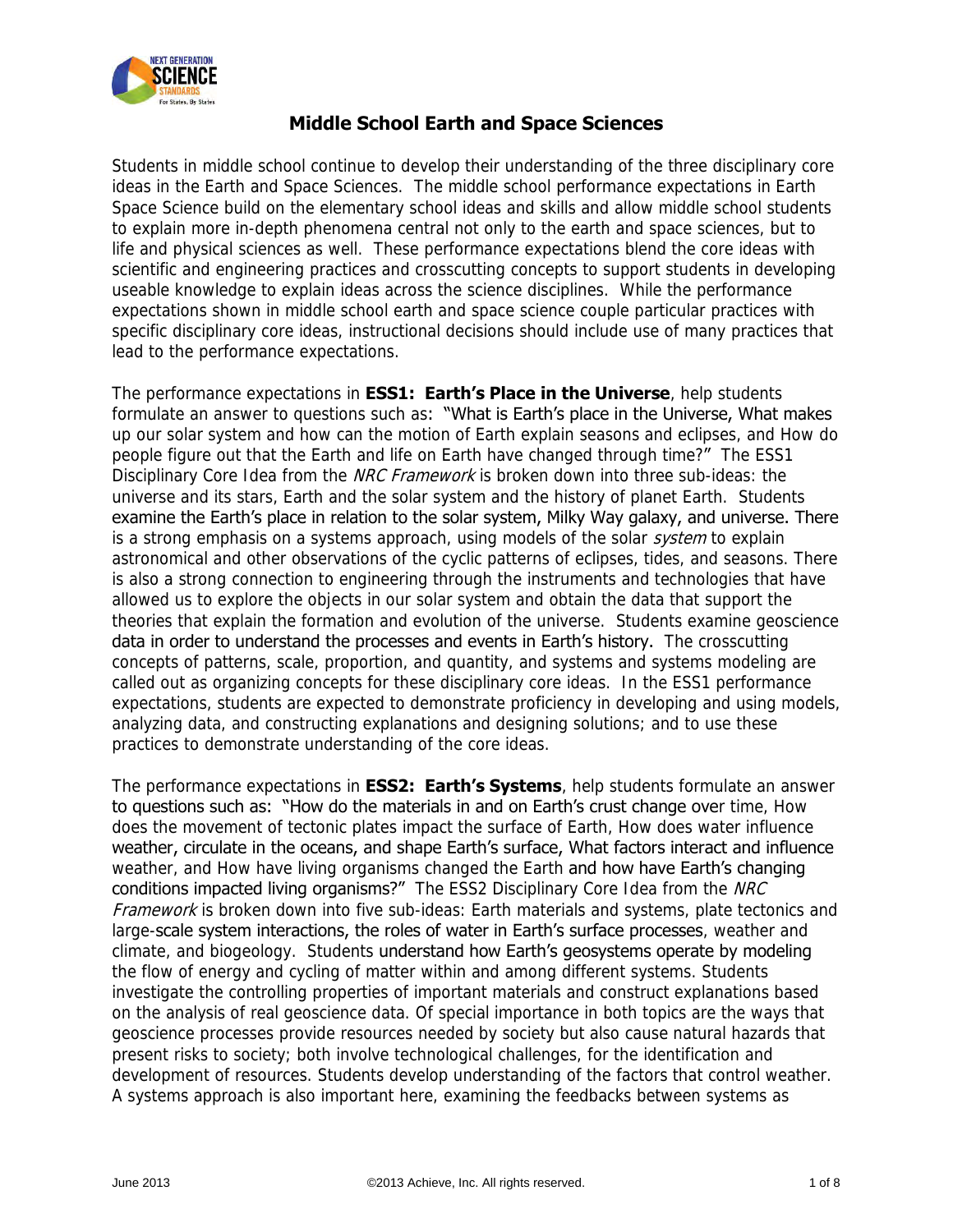

energy from the sun is transferred between systems and circulates though the ocean and atmosphere. The crosscutting concepts of patterns, cause and effect, scale proportion and quantity, systems and system models, energy and matter, and stability and change are called out as organizing concepts for these disciplinary core ideas. In the ESS2 performance expectations, students are expected to demonstrate proficiency in developing and using models, planning and carrying out investigations, analyzing and interpreting data, and constructing explanations; and to use these practices to demonstrate understanding of the core ideas.

The performance expectations in **ESS3: Earth and Human Activity** help students formulate an answer to questions such as: "How is the availability of needed natural resources related to naturally occurring processes, How can natural hazards be predicted, How do human activities affect Earth systems, How do we know our global climate is changing?" The ESS3 Disciplinary Core Idea from the NRC Framework is broken down into four sub-ideas: natural resources, natural hazards, human impact on Earth systems, and global climate change. Students understand the ways that human activities impacts Earth's other systems. Students use many different practices to understand the significant and complex issues surrounding human uses of land, energy, mineral, and water resources and the resulting impacts of their development. The crosscutting concepts of patterns, cause and effect, and stability and change are called out as organizing concepts for these disciplinary core ideas. In the ESS3 performance expectations, students are expected to demonstrate proficiency in asking questions, developing and using models, analyzing and interpreting data, constructing explanations and designing solutions and engaging in argument; and to use these practices to demonstrate understanding of the core ideas.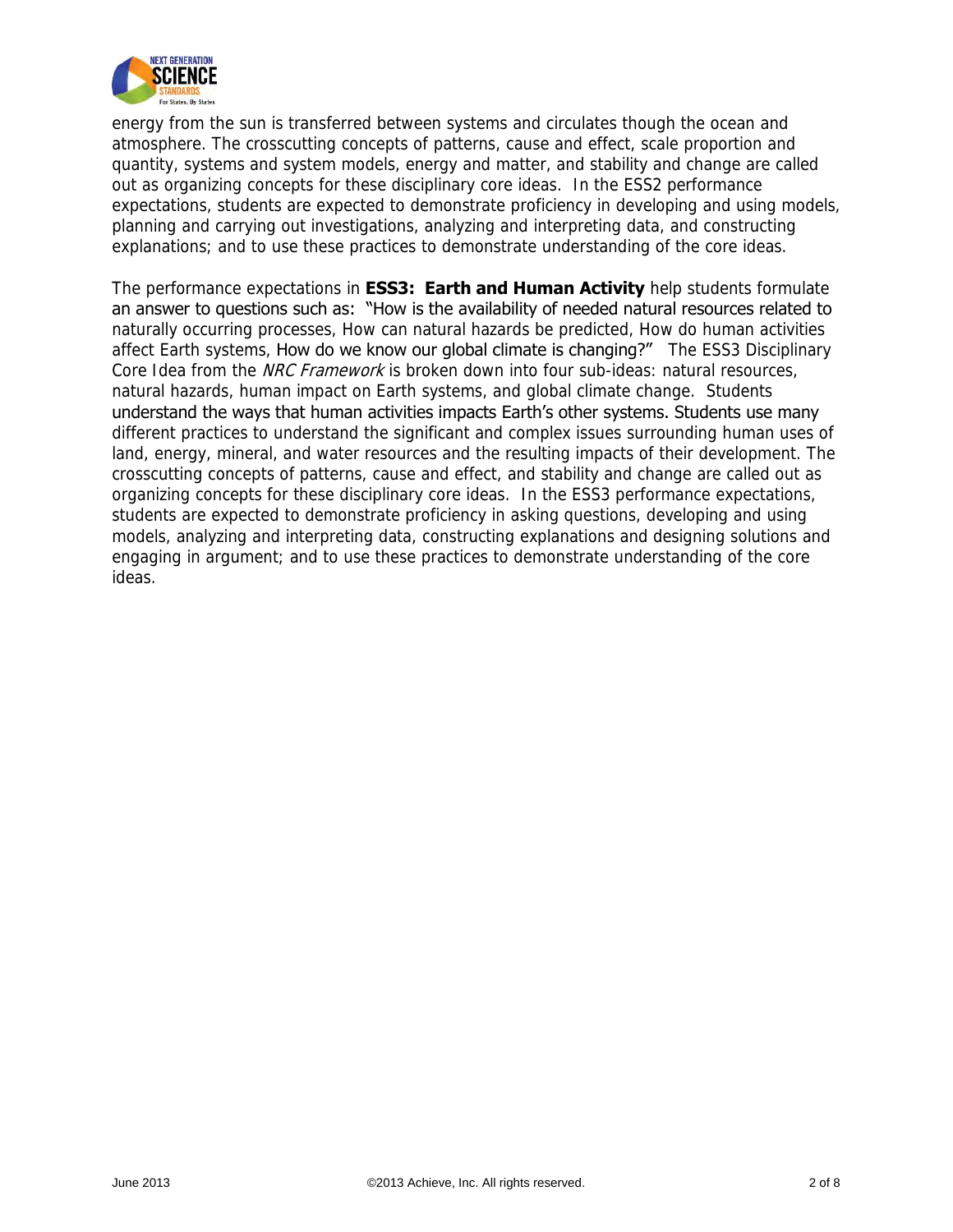# **MS-ESS1 Earth's Place in the Universe**

| MS-ESS1                                   | <b>Earth's Place in the Universe</b>                                                                                                                                             |                                                                                                                                                                                                                                                                                                                                                        |                                                                                          |  |
|-------------------------------------------|----------------------------------------------------------------------------------------------------------------------------------------------------------------------------------|--------------------------------------------------------------------------------------------------------------------------------------------------------------------------------------------------------------------------------------------------------------------------------------------------------------------------------------------------------|------------------------------------------------------------------------------------------|--|
|                                           | Students who demonstrate understanding can:                                                                                                                                      |                                                                                                                                                                                                                                                                                                                                                        |                                                                                          |  |
| <b>MS-ESS1-1.</b>                         |                                                                                                                                                                                  | Develop and use a model of the Earth-sun-moon system to describe the cyclic patterns of lunar phases,                                                                                                                                                                                                                                                  |                                                                                          |  |
|                                           |                                                                                                                                                                                  | eclipses of the sun and moon, and seasons. [Clarification Statement: Examples of models can be physical, graphical, or conceptual.]                                                                                                                                                                                                                    |                                                                                          |  |
| <b>MS-ESS1-2.</b>                         |                                                                                                                                                                                  | Develop and use a model to describe the role of gravity in the motions within galaxies and the solar system.                                                                                                                                                                                                                                           |                                                                                          |  |
|                                           |                                                                                                                                                                                  | [Clarification Statement: Emphasis for the model is on gravity as the force that holds together the solar system and Milky Way galaxy and controls orbital motions<br>within them. Examples of models can be physical (such as the analogy of distance along a football field or computer visualizations of elliptical orbits) or                      |                                                                                          |  |
|                                           |                                                                                                                                                                                  | conceptual (such as mathematical proportions relative to the size of familiar objects such as students' school or state).] [Assessment Boundary: Assessment does                                                                                                                                                                                       |                                                                                          |  |
|                                           |                                                                                                                                                                                  | not include Kepler's Laws of orbital motion or the apparent retrograde motion of the planets as viewed from Earth.]                                                                                                                                                                                                                                    |                                                                                          |  |
| <b>MS-ESS1-3.</b>                         |                                                                                                                                                                                  | Analyze and interpret data to determine scale properties of objects in the solar system. [Clarification Statement:                                                                                                                                                                                                                                     |                                                                                          |  |
|                                           |                                                                                                                                                                                  | Emphasis is on the analysis of data from Earth-based instruments, space-based telescopes, and spacecraft to determine similarities and differences among solar                                                                                                                                                                                         |                                                                                          |  |
|                                           |                                                                                                                                                                                  | system objects. Examples of scale properties include the sizes of an object's layers (such as crust and atmosphere), surface features (such as volcanoes), and                                                                                                                                                                                         |                                                                                          |  |
|                                           |                                                                                                                                                                                  | orbital radius. Examples of data include statistical information, drawings and photographs, and models.] [Assessment Boundary: Assessment does not include<br>recalling facts about properties of the planets and other solar system bodies.]                                                                                                          |                                                                                          |  |
| MS-ESS1-4.                                |                                                                                                                                                                                  | Construct a scientific explanation based on evidence from rock strata for how the geologic time scale is used                                                                                                                                                                                                                                          |                                                                                          |  |
|                                           |                                                                                                                                                                                  | to organize Earth's 4.6-billion-year-old history. [Clarification Statement: Emphasis is on how analyses of rock formations and the fossils                                                                                                                                                                                                             |                                                                                          |  |
|                                           |                                                                                                                                                                                  | they contain are used to establish relative ages of major events in Earth's history. Examples of Earth's major events could range from being very recent (such as                                                                                                                                                                                      |                                                                                          |  |
|                                           |                                                                                                                                                                                  | the last Ice Age or the earliest fossils of homo sapiens) to very old (such as the formation of Earth or the earliest evidence of life). Examples can include the                                                                                                                                                                                      |                                                                                          |  |
|                                           |                                                                                                                                                                                  | formation of mountain chains and ocean basins, the evolution or extinction of particular living organisms, or significant volcanic eruptions.] [Assessment<br>Boundary: Assessment does not include recalling the names of specific periods or epochs and events within them.                                                                          |                                                                                          |  |
|                                           |                                                                                                                                                                                  | The performance expectations above were developed using the following elements from the NRC document A Framework for K-12 Science Education:                                                                                                                                                                                                           |                                                                                          |  |
|                                           | <b>Science and Engineering Practices</b>                                                                                                                                         |                                                                                                                                                                                                                                                                                                                                                        | <b>Crosscutting Concepts</b>                                                             |  |
|                                           |                                                                                                                                                                                  | <b>Disciplinary Core Ideas</b>                                                                                                                                                                                                                                                                                                                         |                                                                                          |  |
| <b>Developing and Using Models</b>        |                                                                                                                                                                                  | <b>ESS1.A: The Universe and Its Stars</b>                                                                                                                                                                                                                                                                                                              | <b>Patterns</b>                                                                          |  |
|                                           | Modeling in 6-8 builds on K-5 experiences and<br>progresses to developing, using, and revising models to                                                                         | • Patterns of the apparent motion of the sun, the moon, and stars in<br>the sky can be observed, described, predicted, and explained with                                                                                                                                                                                                              | • Patterns can be used to identify cause-<br>and-effect relationships. (MS-ESS1-1)       |  |
|                                           | describe, test, and predict more abstract phenomena                                                                                                                              | models. (MS-ESS1-1)                                                                                                                                                                                                                                                                                                                                    | <b>Scale, Proportion, and Quantity</b>                                                   |  |
| and design systems.                       |                                                                                                                                                                                  | • Earth and its solar system are part of the Milky Way galaxy, which is                                                                                                                                                                                                                                                                                | • Time, space, and energy phenomena can                                                  |  |
| (MS-ESS1-1), (MS-ESS1-2)                  | • Develop and use a model to describe phenomena.                                                                                                                                 | one of many galaxies in the universe. (MS-ESS1-2)<br><b>ESS1.B: Earth and the Solar System</b>                                                                                                                                                                                                                                                         | be observed at various scales using models<br>to study systems that are too large or too |  |
| <b>Analyzing and Interpreting Data</b>    |                                                                                                                                                                                  | • The solar system consists of the sun and a collection of objects,                                                                                                                                                                                                                                                                                    | small. (MS-ESS1-3), (MS-ESS1-4)                                                          |  |
|                                           | Analyzing data in 6-8 builds on K-5 experiences and                                                                                                                              | including planets, their moons, and asteroids that are held in orbit                                                                                                                                                                                                                                                                                   | <b>Systems and System Models</b>                                                         |  |
|                                           | progresses to extending quantitative analysis to                                                                                                                                 | around the sun by its gravitational pull on them. (MS-ESS1-2), (MS-                                                                                                                                                                                                                                                                                    | • Models can be used to represent systems                                                |  |
|                                           | investigations, distinguishing between correlation and<br>causation, and basic statistical techniques of data and                                                                | ESS1-3)<br>• This model of the solar system can explain eclipses of the sun and                                                                                                                                                                                                                                                                        | and their interactions. (MS-ESS1-2)                                                      |  |
| error analysis.                           |                                                                                                                                                                                  | the moon. Earth's spin axis is fixed in direction over the short-term                                                                                                                                                                                                                                                                                  |                                                                                          |  |
|                                           | Analyze and interpret data to determine similarities                                                                                                                             | but tilted relative to its orbit around the sun. The seasons are a                                                                                                                                                                                                                                                                                     | <b>Connections to Engineering, Technology,</b>                                           |  |
|                                           | and differences in findings. (MS-ESS1-3)<br><b>Constructing Explanations and Designing</b>                                                                                       | result of that tilt and are caused by the differential intensity of<br>sunlight on different areas of Earth across the year. (MS-ESS1-1)                                                                                                                                                                                                               | and Applications of Science                                                              |  |
| <b>Solutions</b>                          |                                                                                                                                                                                  | • The solar system appears to have formed from a disk of dust and                                                                                                                                                                                                                                                                                      | <b>Interdependence of Science,</b>                                                       |  |
|                                           | Constructing explanations and designing solutions in 6-                                                                                                                          | gas, drawn together by gravity. (MS-ESS1-2)                                                                                                                                                                                                                                                                                                            | <b>Engineering, and Technology</b>                                                       |  |
|                                           | 8 builds on K-5 experiences and progresses to include                                                                                                                            | <b>ESS1.C: The History of Planet Earth</b>                                                                                                                                                                                                                                                                                                             | • Engineering advances have led to                                                       |  |
|                                           | constructing explanations and designing solutions<br>supported by multiple sources of evidence consistent                                                                        | • The geologic time scale interpreted from rock strata provides a way<br>to organize Earth's history. Analyses of rock strata and the fossil                                                                                                                                                                                                           | important discoveries in virtually every<br>field of science and scientific discoveries  |  |
|                                           | with scientific ideas, principles, and theories.                                                                                                                                 | record provide only relative dates, not an absolute scale. (MS-ESS1-                                                                                                                                                                                                                                                                                   | have led to the development of entire                                                    |  |
|                                           | • Construct a scientific explanation based on valid                                                                                                                              | 4)                                                                                                                                                                                                                                                                                                                                                     | industries and engineered systems. (MS-                                                  |  |
|                                           | and reliable evidence obtained from sources<br>(including the students' own experiments) and the                                                                                 |                                                                                                                                                                                                                                                                                                                                                        | ESS1-3)                                                                                  |  |
|                                           | assumption that theories and laws that describe the                                                                                                                              |                                                                                                                                                                                                                                                                                                                                                        |                                                                                          |  |
|                                           | natural world operate today as they did in the past                                                                                                                              |                                                                                                                                                                                                                                                                                                                                                        | <b>Connections to Nature of Science</b>                                                  |  |
|                                           | and will continue to do so in the future. (MS-ESS1-                                                                                                                              |                                                                                                                                                                                                                                                                                                                                                        |                                                                                          |  |
| 4)                                        |                                                                                                                                                                                  |                                                                                                                                                                                                                                                                                                                                                        | Scientific Knowledge Assumes an Order<br>and Consistency in Natural Systems              |  |
|                                           |                                                                                                                                                                                  |                                                                                                                                                                                                                                                                                                                                                        | • Science assumes that objects and events                                                |  |
|                                           |                                                                                                                                                                                  |                                                                                                                                                                                                                                                                                                                                                        | in natural systems occur in consistent                                                   |  |
|                                           |                                                                                                                                                                                  |                                                                                                                                                                                                                                                                                                                                                        | patterns that are understandable through<br>measurement and observation. (MS-ESS1-       |  |
|                                           |                                                                                                                                                                                  |                                                                                                                                                                                                                                                                                                                                                        | 1), (MS-ESS1-2)                                                                          |  |
|                                           |                                                                                                                                                                                  | Connections to other DCIs in this grade-band: MS.PS2.A (MS-ESS1-1), (MS-ESS1-2); MS.PS2.B (MS-ESS1-1), (MS-ESS1-2); MS.LS4.A (MS-ESS1-4); MS.LS4.C (MS-ESS1-4);                                                                                                                                                                                        |                                                                                          |  |
| <b>MS.ESS2.A</b> (MS-ESS1-3)              |                                                                                                                                                                                  |                                                                                                                                                                                                                                                                                                                                                        |                                                                                          |  |
|                                           |                                                                                                                                                                                  | Articulation of DCIs across grade-bands: 3.PS2.A (MS-ESS1-1),(MS-ESS1-2); 3.LS4.A (MS-ESS1-4); 3.LS4.C (MS-ESS1-4); 3.LS4.D (MS-ESS1-4); 4.ESS1-4); 4.ESS1.C (MS-ESS1-4); 5.PS2.B<br>(MS-ESS1-1),(MS-ESS1-2); 5.ESS1.A (MS-ESS1-2); 5.ESS1.B (MS-ESS1-1),(MS-ESS1-2),(5-ESS1-3); HS.PS1.C (MS-ESS1-4); HS.PS2.A (MS-ESS1-1),(MS-ESS1-2); HS.PS2.B (MS- |                                                                                          |  |
|                                           |                                                                                                                                                                                  | ESS1-1),(MS-ESS1-2); HS.LS4.A (MS-ESS1-4); HS.LS4.C (MS-ESS1-4); HS.ESS1.A (MS-ESS1-2); HS.ESS1.B (MS-ESS1-1),(MS-ESS1-2),(MS-ESS1-3); HS.ESS1.C (MS-ESS1-4);                                                                                                                                                                                          |                                                                                          |  |
| <b>HS.ESS2.A</b> (MS-ESS1-3), (MS-ESS1-4) |                                                                                                                                                                                  |                                                                                                                                                                                                                                                                                                                                                        |                                                                                          |  |
|                                           | Common Core State Standards Connections:                                                                                                                                         |                                                                                                                                                                                                                                                                                                                                                        |                                                                                          |  |
| ELA/Literacy -<br>RST.6-8.1               |                                                                                                                                                                                  | Cite specific textual evidence to support analysis of science and technical texts. (MS-ESS1-3), (MS-ESS1-4)                                                                                                                                                                                                                                            |                                                                                          |  |
| RST.6-8.7                                 |                                                                                                                                                                                  | Integrate quantitative or technical information expressed in words in a text with a version of that information expressed visually (e.g., in a flowchart, diagram,                                                                                                                                                                                     |                                                                                          |  |
|                                           | model, graph, or table). (MS-ESS1-3)                                                                                                                                             |                                                                                                                                                                                                                                                                                                                                                        |                                                                                          |  |
| <b>WHST.6-8.2</b>                         |                                                                                                                                                                                  | Write informative/explanatory texts to examine a topic and convey ideas, concepts, and information through the selection, organization, and analysis of relevant                                                                                                                                                                                       |                                                                                          |  |
| <b>SL.8.5</b>                             | content. (MS-ESS1-4)<br>Include multimedia components and visual displays in presentations to clarify claims and findings and emphasize salient points. (MS-ESS1-1), (MS-ESS1-2) |                                                                                                                                                                                                                                                                                                                                                        |                                                                                          |  |
| Mathematics –                             |                                                                                                                                                                                  |                                                                                                                                                                                                                                                                                                                                                        |                                                                                          |  |
| <b>MP.2</b>                               |                                                                                                                                                                                  | Reason abstractly and quantitatively. (MS-ESS1-3)                                                                                                                                                                                                                                                                                                      |                                                                                          |  |
| <b>MP.4</b>                               | Model with mathematics. (MS-ESS1-1), (MS-ESS1-2)                                                                                                                                 |                                                                                                                                                                                                                                                                                                                                                        |                                                                                          |  |
| 6.RP.A.1                                  |                                                                                                                                                                                  | Understand the concept of a ratio and use ratio language to describe a ratio relationship between two quantities. (MS-ESS1-1), (MS-ESS1-2), (MS-ESS1-3)                                                                                                                                                                                                |                                                                                          |  |
|                                           |                                                                                                                                                                                  | *The performance expectations marked with an asterisk integrate traditional science content with engineering through a Practice or Disciplinary Core Idea.<br>The section entitled "Disciplinary Core Ideas" is reproduced verbatim from A Framework for K-12 Science Education: Practices, Cross-Cutting Concepts, and Core Ideas. Integrated         |                                                                                          |  |

and reprinted with permission from the National Academy of Sciences. June 2013 ©2013 Achieve, Inc. All rights reserved. 3 of 8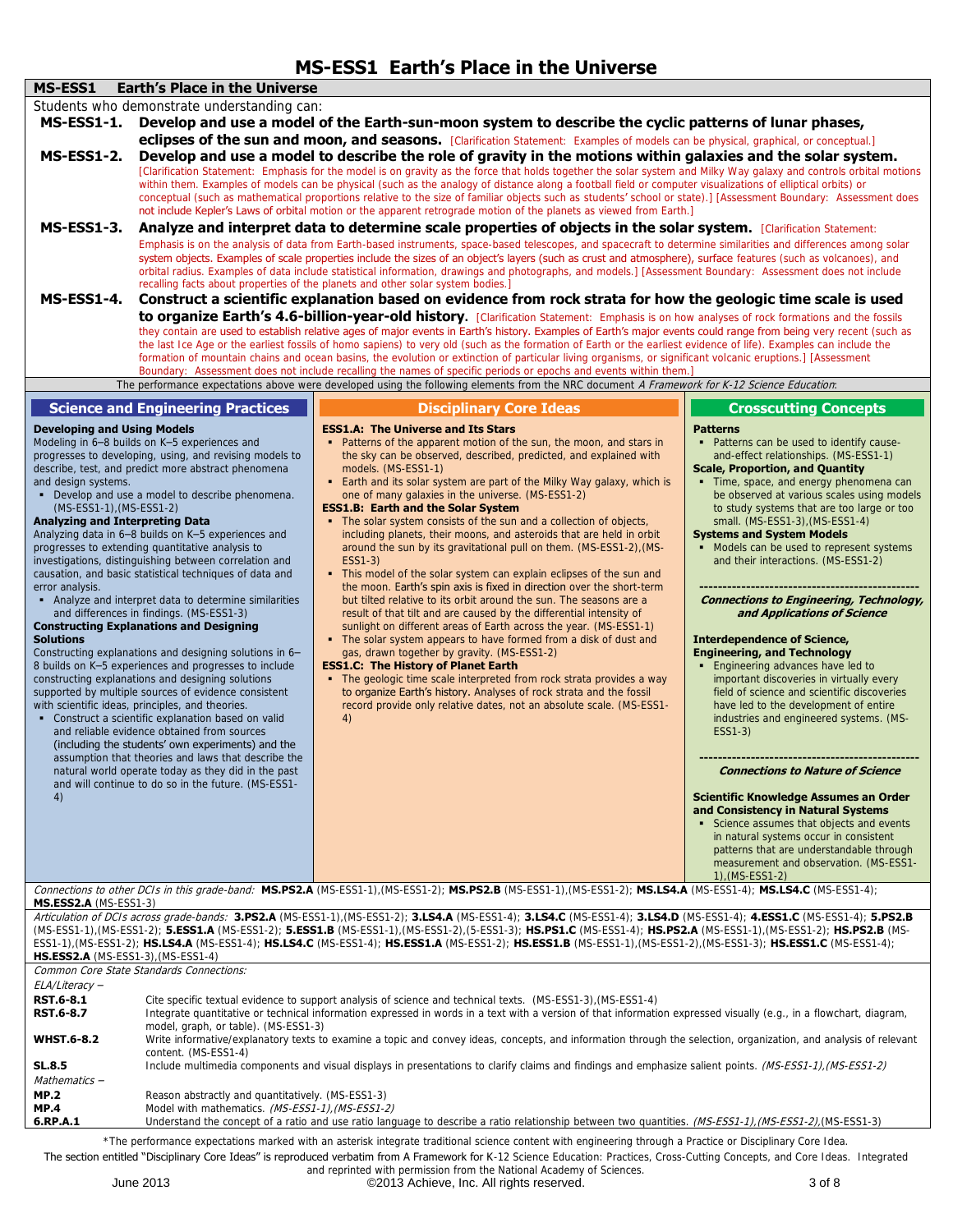# **MS-ESS1 Earth's Place in the Universe**

**7.RP.A.2** Recognize and represent proportional relationships between quantities. *(MS-ESS1-1), (MS-ESS1-2)*, (MS-ESS1-3) **6.EE.B.6** Use variables to represent numbers and write expressions when solving a real-world or mathematical problem; understand that a variable can represent an unknown number, or, depending on the purpose at hand, any number in a specified set. (MS-ESS1-2), (MS-ESS1-4) **7.EE.B.4** Use variables to represent quantities in a real-world or mathematical problem, and construct simple equations and inequalities to solve problems by reasoning about the quantities. (MS-ESS1-2), (MS-ESS1-4)

\*The performance expectations marked with an asterisk integrate traditional science content with engineering through a Practice or Disciplinary Core Idea. The section entitled "Disciplinary Core Ideas" is reproduced verbatim from A Framework for K-12 Science Education: Practices, Cross-Cutting Concepts, and Core Ideas. Integrated and reprinted with permission from the National Academy of Sciences.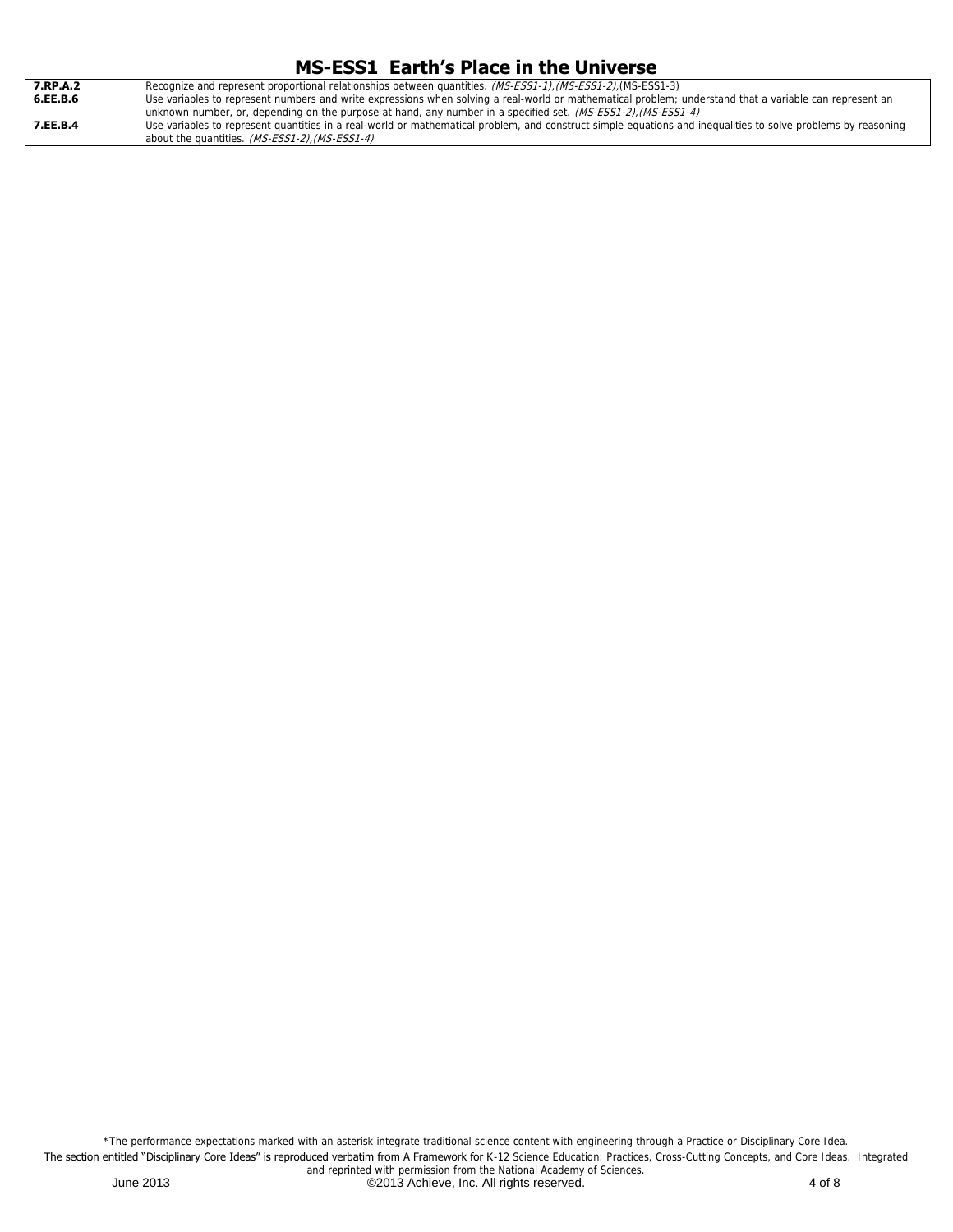# **MS-ESS2 Earth's Systems**

**MS-ESS2 Earth's Systems** Students who demonstrate understanding can:

**MS-ESS2-1. Develop a model to describe the cycling of Earth's materials and the flow of energy that drives this process.** [Clarification Statement: Emphasis is on the processes of melting, crystallization, weathering, deformation, and sedimentation, which act together to form minerals and rocks through the cycling of Earth's materials.] [Assessment Boundary: Assessment does not include the identification and naming of minerals.] **MS-ESS2-2. Construct an explanation based on evidence for how geoscience processes have changed Earth's surface at varying time and spatial scales.** [Clarification Statement: Emphasis is on how processes change Earth's surface at time and spatial scales that can be large (such as slow plate motions or the uplift of large mountain ranges) or small (such as rapid landslides or microscopic geochemical reactions), and how many geoscience processes (such as earthquakes, volcanoes, and meteor impacts) usually behave gradually but are punctuated by catastrophic events. Examples of

geoscience processes include surface weathering and deposition by the movements of water, ice, and wind. Emphasis is on geoscience processes that shape local geographic features, where appropriate.]

- **MS-ESS2-3. Analyze and interpret data on the distribution of fossils and rocks, continental shapes, and seafloor structures to provide evidence of the past plate motions.** [Clarification Statement: Examples of data include similarities of rock and fossil types on different continents, the shapes of the continents (including continental shelves), and the locations of ocean structures (such as ridges, fracture zones, and trenches).] [Assessment Boundary: Paleomagnetic anomalies in oceanic and continental crust are not assessed.]
- **MS-ESS2-4. Develop a model to describe the cycling of water through Earth's systems driven by energy from the sun and the**  force of gravity. [Clarification Statement: Emphasis is on the ways water changes its state as it moves through the multiple pathways of the hydrologic cycle. Examples of models can be conceptual or physical.] [Assessment Boundary: A quantitative understanding of the latent heats of vaporization and fusion is not assessed.]

#### **MS-ESS2-5. Collect data to provide evidence for how the motions and complex interactions of air masses results in changes in weather conditions.** [Clarification Statement: Emphasis is on how air masses flow from regions of high pressure to low pressure, causing weather (defined by temperature, pressure, humidity, precipitation, and wind) at a fixed location to change over time, and how sudden changes in weather can result when different air masses collide. Emphasis is on how weather can be predicted within probabilistic ranges. Examples of data can be provided to students (such as weather maps, diagrams, and visualizations) or obtained through laboratory experiments (such as with condensation).] [Assessment Boundary: Assessment does not include recalling the names of cloud types or weather symbols used on weather maps or the reported diagrams from weather stations.]

**MS-ESS2-6. Develop and use a model to describe how unequal heating and rotation of the Earth cause patterns of atmospheric and oceanic circulation that determine regional climates.** [Clarification Statement: Emphasis is on how patterns vary by latitude, altitude, and geographic land distribution. Emphasis of atmospheric circulation is on the sunlight-driven latitudinal banding, the Coriolis effect, and resulting prevailing winds; emphasis of ocean circulation is on the transfer of heat by the global ocean convection cycle, which is constrained by the Coriolis effect and the outlines of continents. Examples of models can be diagrams, maps and globes, or digital representations.] [Assessment Boundary: Assessment does not include the dynamics of the Coriolis effect.]

The performance expectations above were developed using the following elements from the NRC document A Framework for K-12 Science Education:

# **Science and Engineering Practices**

# **Developing and Using Models**

Modeling in 6–8 builds on K–5 experiences and progresses to developing, using, and revising models to describe, test, and predict more abstract phenomena and design systems.

- Develop and use a model to describe phenomena. (MS-ESS2-1),(MS-ESS2-6)
- Develop a model to describe unobservable mechanisms. (MS-ESS2-4)

### **Planning and Carrying Out Investigations**

Planning and carrying out investigations in 6-8 builds on K-5 experiences and progresses to include investigations that use multiple variables and provide evidence to support explanations or solutions.

 Collect data to produce data to serve as the basis for evidence to answer scientific questions or test design solutions under a range of conditions. (MS-ESS2-5)

## **Analyzing and Interpreting Data**

Analyzing data in 6–8 builds on K–5 experiences and progresses to extending quantitative analysis to investigations, distinguishing between correlation and causation, and basic statistical techniques of data and error analysis.

 Analyze and interpret data to provide evidence for phenomena. (MS-ESS2-3)

### **Constructing Explanations and Designing Solutions**

Constructing explanations and designing solutions in 6–8 builds on K–5 experiences and progresses to include constructing explanations and designing solutions supported by multiple sources of evidence consistent with scientific ideas, principles, and theories.

 Construct a scientific explanation based on valid and reliable evidence obtained from sources (including the students' own experiments) and the assumption that theories and laws that describe nature operate today as they did in the past and will continue to do so in the future. (MS-ESS2-2)

> **-------------------------------------------------- Connections to Nature of Science**

#### **Scientific Knowledge is Open to Revision in Light of New Evidence**

# **ESS1.C: The History of Planet Earth**

 Tectonic processes continually generate new ocean sea floor at ridges and destroy old sea floor at trenches. (HS.ESS1.C GBE) (secondary to MS-ESS2-3)

**Disciplinary Core Ideas**

- **ESS2.A: Earth's Materials and Systems**
- All Earth processes are the result of energy flowing and matter cycling within and among the planet's systems. This energy is derived from the sun and Earth's hot interior. The energy that flows and matter that cycles produce chemical and physical changes in Earth's materials and living organisms. (MS-ESS2-1)
- The planet's systems interact over scales that range from microscopic to global in size, and they operate over fractions of a second to billions of years. These interactions have shaped Earth's history and will determine its future. (MS-ESS2-2)

#### **ESS2.B: Plate Tectonics and Large-Scale System Interactions**

 Maps of ancient land and water patterns, based on investigations of rocks and fossils, make clear how Earth's plates have moved great distances, collided, and spread apart. (MS-ESS2-3)

#### **ESS2.C: The Roles of Water in Earth's Surface Processes**

- Water continually cycles among land, ocean, and atmosphere via transpiration, evaporation, condensation and crystallization, and precipitation, as well as downhill flows on land. (MS-ESS2-4)
- The complex patterns of the changes and the movement of water in the atmosphere, determined by winds, landforms, and ocean temperatures and currents, are major determinants of local weather patterns. (MS-ESS2-5)
- Global movements of water and its changes in form are propelled by sunlight and gravity. (MS-ESS2-4)
- Variations in density due to variations in temperature and salinity drive a global pattern of interconnected ocean currents. (MS-ESS2-6)
- Water's movements—both on the land and underground—cause weathering and erosion, which change the land's surface features and create underground formations. (MS-ESS2-2)

#### **ESS2.D: Weather and Climate**

- Weather and climate are influenced by interactions involving sunlight, the ocean, the atmosphere, ice, landforms, and living things. These interactions vary with latitude, altitude, and local and regional geography, all of which can affect oceanic and atmospheric flow patterns. (MS-ESS2-6)
- Because these patterns are so complex, weather can only be predicted probabilistically. (MS-ESS2-5)
- The ocean exerts a major influence on weather and climate by

The performance expectations marked with an asterisk integrate traditional science content with engineering through a Practice or Disciplinary Core Idea. The section entitled "Disciplinary Core Ideas" is reproduced verbatim from A Framework for K-12 Science Education: Practices, Cross-Cutting Concepts, and Core Ideas. Integrated and reprinted with permission from the National Academy of Sciences.

June 2013 ©2013 Achieve, Inc. All rights reserved. 5 of 8

# **Crosscutting Concepts**

## **Patterns**

 Patterns in rates of change and other numerical relationships can provide information about natural systems. (MS-ESS2-3)

# **Cause and Effect**

• Cause and effect relationships may be used to predict phenomena in natural or designed systems. (MS-ESS2-5)

## **Scale Proportion and Quantity**

 Time, space, and energy phenomena can be observed at various scales using models to study systems that are too large or too small. (MS-ESS2-  $2)$ 

## **Systems and System Models**

 Models can be used to represent systems and their interactions—such as inputs, processes and outputs and energy, matter, and information flows within systems. (MS-ESS2-6)

#### **Energy and Matter**

 Within a natural or designed system, the transfer of energy drives the motion and/or cycling of matter. (MS-ESS2-4)

#### **Stability and Change**

**Explanations of stability and change** in natural or designed systems can be constructed by examining the changes over time and processes at different scales, including the atomic scale. (MS-ESS2-1)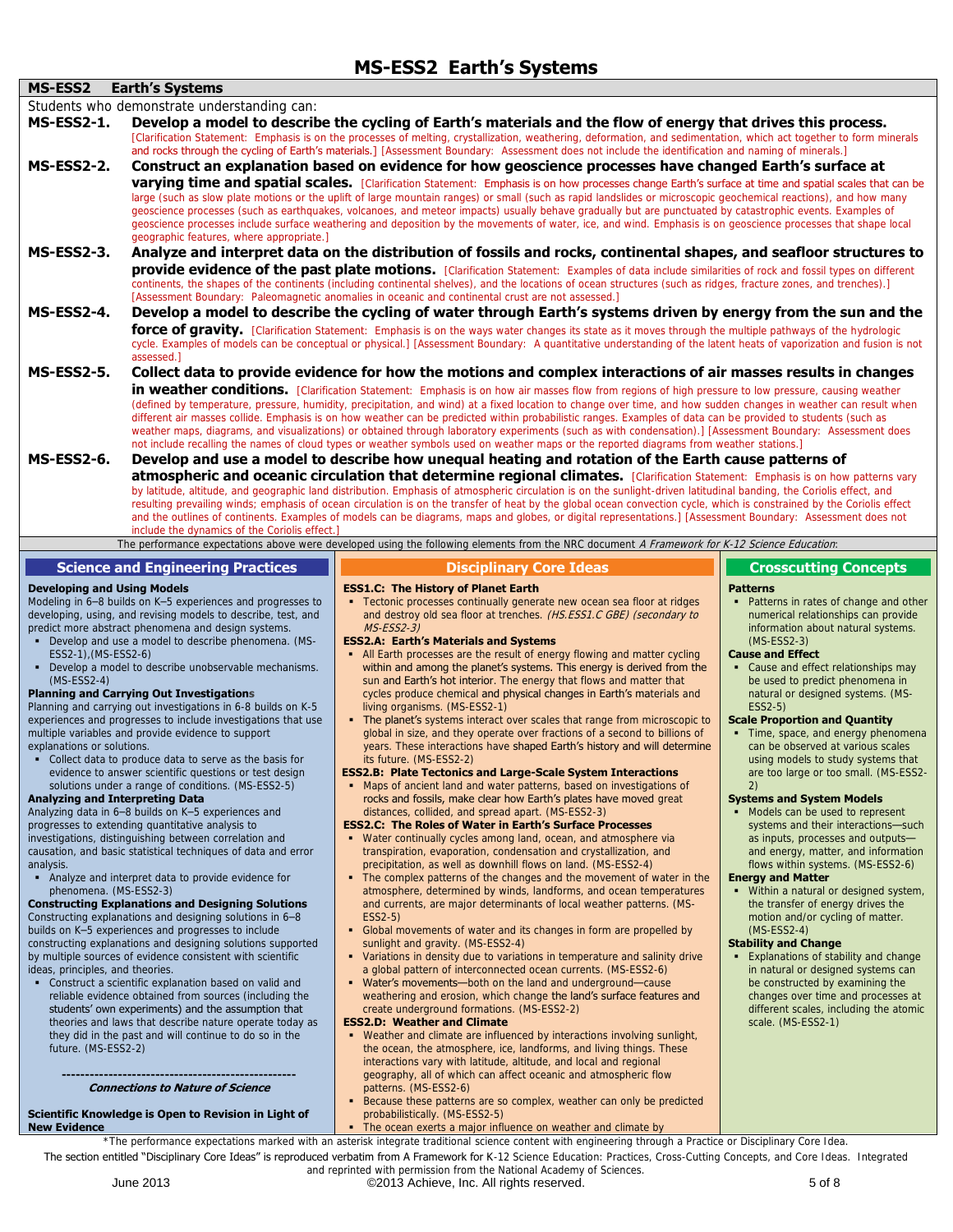# **MS-ESS2 Earth's Systems**

| Science findings are frequently revised and/or<br>reinterpreted based on new evidence. (MS-ESS2-3) | absorbing energy from the sun, releasing it over time, and globally<br>redistributing it through ocean currents. (MS-ESS2-6) |  |
|----------------------------------------------------------------------------------------------------|------------------------------------------------------------------------------------------------------------------------------|--|
|                                                                                                    |                                                                                                                              |  |

*Connections to other DCIs in this grade-band:* **MS.PS1.A** (MS-ESS2-1),(MS-ESS2-4),(MS-ESS2-5); **MS.PS1.B** (MS-ESS2-1),(MS-ESS2-2); **MS.PS2.A** (MS-ESS2-5),(MS-ESS2-6);<br>**MS.PS2.B** (MS-ESS2-4); **MS.PS3.A** (MS-ESS2-4),(MS-ESS ESS2-1),(MS-ESS2-2); **MS.LS2.C** (MS-ESS2-1); **MS.LS4.A** (MS-ESS2-3); **MS.ESS1.B** (MS-ESS2-1); **MS.ESS3.C** (MS-ESS2-1)

Articulation of DCIs across grade-bands: **3.PS2.A** (MS-ESS2-4),(MS-ESS2-6); **3.LS4.A** (MS-ESS2-3); **3.ESS2.D** (MS-ESS2-5),(MS-ESS2-6); **3.ESS3.B** (MS-ESS2-3); **4.PS3.B** (MS-ESS2- 1),(MS-ESS2-4); **4.ESS1.C** (MS-ESS2-2),(MS-ESS2-3); **4.ESS2.A** (MS-ESS2-1),(MS-ESS2-2); **4.ESS2.B** (MS-ESS2-3); **4.ESS2.E** (MS-ESS2-2); **4.ESS3.B** (MS-ESS2-3); **5.PS2.B** (MS-ESS2-4); **5.ESS2.A** (MS-ESS2-1),(MS-ESS2-2),(MS-ESS2-5),(MS-ESS2-6); **5.ESS2.C** (MS-ESS2-4); **HS.PS1.B** (MS-ESS2-1); **HS.PS2.B** (MS-ESS2-4),(MS-ESS2-6); **HS.PS3.B** (MS-ESS2- 1),(MS-ESS2-4),(MS-ESS2-6); **HS.PS3.D** (MS-ESS2-2),(MS-ESS2-6); **HS.PS4.B** (MS-ESS2-4); **HS.LS1.C** (MS-ESS2-1); **HS.LS2.B** (MS-ESS2-1),(MS-ESS2-2); **HS.LS4.A** (MS-ESS2-3); **HS.LS4.C** (MS-ESS2-3); **HS.ESS1.B** (MS-ESS2-6); **HS.ESS1.C** (MS-ESS2-2),(MS-ESS2-3); **HS.ESS2.A** (MS-ESS2-1),(MS-ESS2-2),(MS-ESS2-3),(MS-ESS2-4),(MS-ESS2-6); **HS.ESS2.B** (MS-ESS2-2),(MS-ESS2-3); **HS.ESS2.C** (MS-ESS2-1),(MS-ESS2-2),(MS-ESS2-4),(MS-ESS2-5); **HS.ESS2.D** (MS-ESS2-2),(MS-ESS2-4),(MS-ESS2-5),(MS-ESS2-6); **HS.ESS2.E** (MS-ESS2- 1),(MS-ESS2-2); **HS.ESS3.D** (MS-ESS2-2)

Common Core State Standards Connections:

| $ELA/Literacy -$  |                                                                                                                                                                                                                                                                                                                                                                                                          |
|-------------------|----------------------------------------------------------------------------------------------------------------------------------------------------------------------------------------------------------------------------------------------------------------------------------------------------------------------------------------------------------------------------------------------------------|
| <b>RST.6-8.1</b>  | Cite specific textual evidence to support analysis of science and technical texts. (MS-ESS2-2), (MS-ESS2-3), (MS-ESS2-5)                                                                                                                                                                                                                                                                                 |
| <b>RST.6-8.7</b>  | Integrate quantitative or technical information expressed in words in a text with a version of that information expressed visually (e.g., in a flowchart, diagram,<br>model, graph, or table). (MS-ESS2-3)                                                                                                                                                                                               |
| <b>RST.6-8.9</b>  | Compare and contrast the information gained from experiments, simulations, video, or multimedia sources with that gained from reading a text on the same topic.<br>(MS-ESS2-3), (MS-ESS2-5)                                                                                                                                                                                                              |
| <b>WHST.6-8.2</b> | Write informative/explanatory texts to examine a topic and convey ideas, concepts, and information through the selection, organization, and analysis of relevant<br>content. (MS-ESS2-2)                                                                                                                                                                                                                 |
| <b>WHST.6-8.8</b> | Gather relevant information from multiple print and digital sources; assess the credibility of each source; and quote or paraphrase the data and conclusions of<br>others while avoiding plagiarism and providing basic bibliographic information for sources. (MS-ESS2-5)                                                                                                                               |
| <b>SL.8.5</b>     | Include multimedia components and visual displays in presentations to clarify claims and findings and emphasize salient points. (MS-ESS2-1), (MS-ESS2-2), (MS-<br>ESS2-6)                                                                                                                                                                                                                                |
| $Mathematics -$   |                                                                                                                                                                                                                                                                                                                                                                                                          |
| MP.2              | Reason abstractly and quantitatively. (MS-ESS2-2), (MS-ESS2-3), (MS-ESS2-5)                                                                                                                                                                                                                                                                                                                              |
| 6.NS.C.5          | Understand that positive and negative numbers are used together to describe quantities having opposite directions or values (e.g., temperature above/below zero,<br>elevation above/below sea level, credits/debits, positive/negative electric charge); use positive and negative numbers to represent quantities in real-world contexts,<br>explaining the meaning of 0 in each situation. (MS-ESS2-5) |
| 6.EE.B.6          | Use variables to represent numbers and write expressions when solving a real-world or mathematical problem; understand that a variable can represent an<br>unknown number, or, depending on the purpose at hand, any number in a specified set. (MS-ESS2-2), (MS-ESS2-3)                                                                                                                                 |
| 7.EE.B.4          | Use variables to represent quantities in a real-world or mathematical problem, and construct simple equations and inequalities to solve problems by reasoning<br>about the quantities. (MS-ESS2-2), (MS-ESS2-3)                                                                                                                                                                                          |

\*The performance expectations marked with an asterisk integrate traditional science content with engineering through a Practice or Disciplinary Core Idea. The section entitled "Disciplinary Core Ideas" is reproduced verbatim from A Framework for K-12 Science Education: Practices, Cross-Cutting Concepts, and Core Ideas. Integrated and reprinted with permission from the National Academy of Sciences.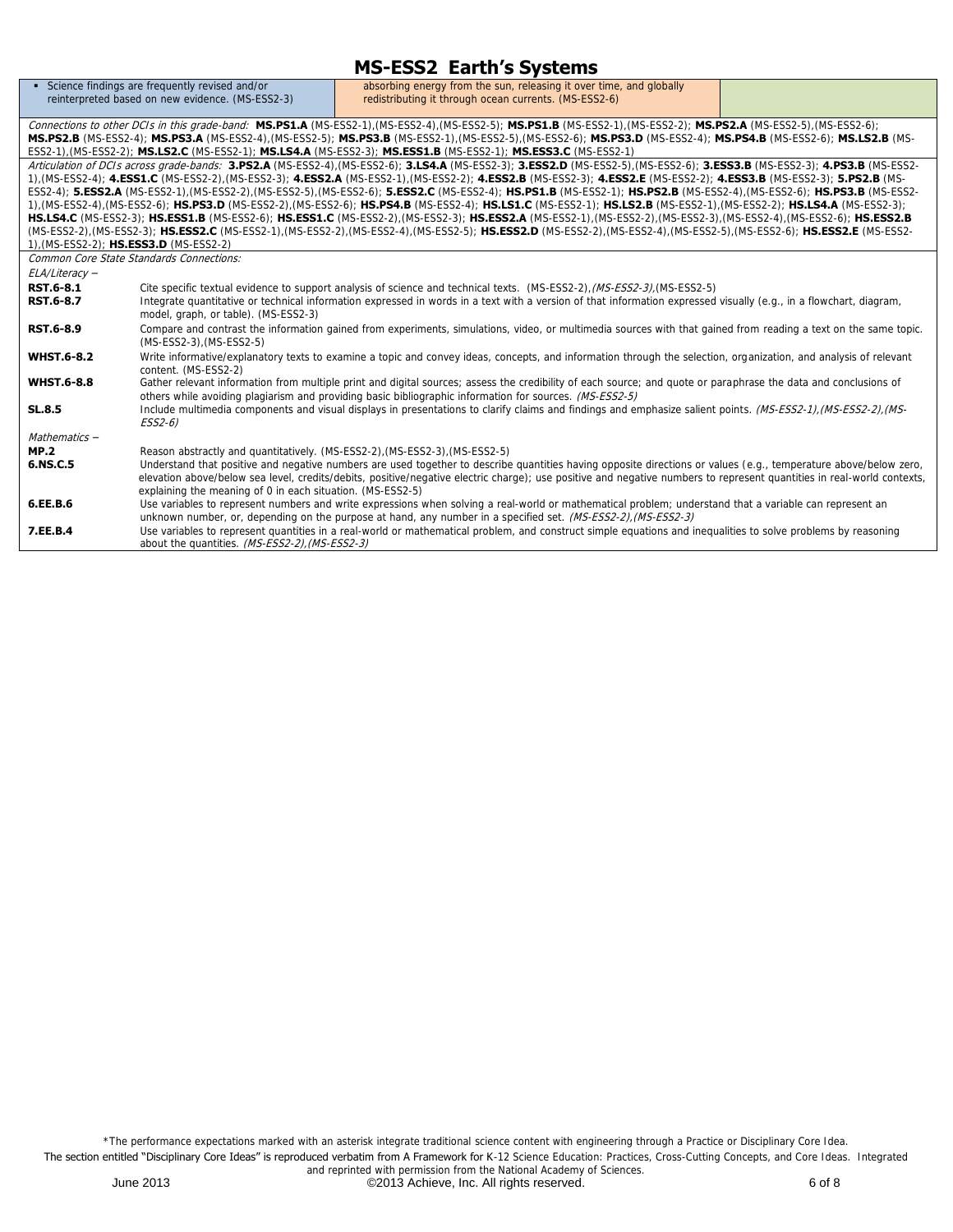Students who demonstrate understanding can: **MS-ESS3-1. Construct a scientific explanation based on evidence for how the uneven distributions of Earth's mineral, energy,** 

**MS-ESS3 Earth and Human Activity**

- **and groundwater resources are the result of past and current geoscience processes.** [Clarification Statement: Emphasis is on how these resources are limited and typically non-renewable, and how their distributions are significantly changing as a result of removal by humans. Examples of uneven distributions of resources as a result of past processes include but are not limited to petroleum (locations of the burial of organic marine sediments and subsequent geologic traps), metal ores (locations of past volcanic and hydrothermal activity associated with subduction zones), and soil (locations of active weathering and/or deposition of rock).]
- **MS-ESS3-2. Analyze and interpret data on natural hazards to forecast future catastrophic events and inform the development of technologies to mitigate their effects.** [Clarification Statement: Emphasis is on how some natural hazards, such as volcanic eruptions and severe weather, are preceded by phenomena that allow for reliable predictions, but others, such as earthquakes, occur suddenly and with no notice, and thus are not yet predictable. Examples of natural hazards can be taken from interior processes (such as earthquakes and volcanic eruptions), surface processes (such as mass wasting and tsunamis), or severe weather events (such as hurricanes, tornadoes, and floods). Examples of data can include the locations, magnitudes, and frequencies of the natural hazards. Examples of technologies can be global (such as satellite systems to monitor hurricanes or forest fires) or local (such as building basements in tornadoprone regions or reservoirs to mitigate droughts).]
- **MS-ESS3-3. Apply scientific principles to design a method for monitoring and minimizing a human impact on the environment.\*** [Clarification Statement: Examples of the design process include examining human environmental impacts, assessing the kinds of solutions that are feasible, and designing and evaluating solutions that could reduce that impact. Examples of human impacts can include water usage (such as the withdrawal of water from streams and aquifers or the construction of dams and levees), land usage (such as urban development, agriculture, or the removal of wetlands), and pollution (such as of the air, water, or land).]

#### **MS-ESS3-4. Construct an argument supported by evidence for how increases in human population and per-capita consumption of natural resources impact Earth's systems.** [Clarification Statement: Examples of evidence include grade-appropriate databases on human populations and the rates of consumption of food and natural resources (such as freshwater, mineral, and energy). Examples of impacts can include changes to the appearance, composition, and structure of Earth's systems as well as the rates at which they change. The consequences of increases in human populations and consumption of natural resources are described by science, but science does not make the decisions for the actions society takes.]

# **MS-ESS3-5. Ask questions to clarify evidence of the factors that have caused the rise in global temperatures over the past**

**century.** [Clarification Statement: Examples of factors include human activities (such as fossil fuel combustion, cement production, and agricultural activity) and natural processes (such as changes in incoming solar radiation or volcanic activity). Examples of evidence can include tables, graphs, and maps of global and regional temperatures, atmospheric levels of gases such as carbon dioxide and methane, and the rates of human activities. Emphasis is on the major role that human activities play in causing the rise in global temperatures.

The performance expectations above were developed using the following elements from the NRC document A Framework for K-12 Science Education:

# **Science and Engineering Practices**

### **Disciplinary Core Ideas**

# **Asking Questions and Defining Problems**

Asking questions and defining problems in grades 6–8 builds on grades K–5 experiences and progresses to specifying relationships between variables, and clarifying arguments and models.

 Ask questions to identify and clarify evidence of an argument. (MS-ESS3-5)

## **Analyzing and Interpreting Data**

Analyzing data in 6–8 builds on K–5 and progresses to extending quantitative analysis to investigations, distinguishing between correlation and causation, and basic statistical techniques of data and error analysis.

 Analyze and interpret data to determine similarities and differences in findings. (MS-ESS3-2)

**Constructing Explanations and Designing Solutions** Constructing explanations and designing solutions in 6–8 builds on K–5 experiences and progresses to include constructing explanations and designing solutions supported by multiple sources of evidence consistent with

scientific ideas, principles, and theories. Construct a scientific explanation based on valid and

- reliable evidence obtained from sources (including the students' own experiments) and the assumption that theories and laws that describe the natural world operate today as they did in the past and will continue to do so in the future. (MS-ESS3-1)
- Apply scientific principles to design an object, tool, process or system. (MS-ESS3-3)

## **Engaging in Argument from Evidence**

Engaging in argument from evidence in 6–8 builds on K–5 experiences and progresses to constructing a convincing argument that supports or refutes claims for either explanations or solutions about the natural and designed world(s).

 Construct an oral and written argument supported by empirical evidence and scientific reasoning to support or refute an explanation or a model for a phenomenon or a solution to a problem. (MS-ESS3-4)

#### **ESS3.A: Natural Resources** Humans depend on Earth's land, ocean, atmosphere, and biosphere for many different resources. Minerals, fresh water, and biosphere resources are limited, and many are not renewable or replaceable over human lifetimes. These resources are distributed unevenly around the planet as a result of past geologic

#### processes. (MS-ESS3-1) **ESS3.B: Natural Hazards**

**Mapping the history of natural hazards in a region,** combined with an understanding of related geologic forces can help forecast the locations and likelihoods of future events. (MS-ESS3-2)

# **ESS3.C: Human Impacts on Earth Systems**

- Human activities have significantly altered the biosphere, sometimes damaging or destroying natural habitats and causing the extinction of other species. But changes to Earth's environments can have different impacts (negative and positive) for different living things. (MS-ESS3-3)
- Typically as human populations and per-capita consumption of natural resources increase, so do the negative impacts on Earth unless the activities and technologies involved are engineered otherwise. (MS-ESS3-3),(MS-ESS3-4)

#### **ESS3.D: Global Climate Change**

 Human activities, such as the release of greenhouse gases from burning fossil fuels, are major factors in the current rise in Earth's mean surface temperature (global warming). Reducing the level of climate change and reducing human vulnerability to whatever climate changes do occur depend on the understanding of climate science, engineering capabilities, and other kinds of knowledge, such as understanding of human behavior and on applying that knowledge wisely in decisions and activities. (MS-ESS3-5)

# **Crosscutting Concepts**

## **Patterns**

 Graphs, charts, and images can be used to identify patterns in data. (MS-ESS3-2)

### **Cause and Effect**

- Relationships can be classified as causal or correlational, and correlation does not necessarily imply causation. (MS-ESS3-3)
- Cause and effect relationships may be used to predict phenomena in natural or designed systems. (MS-ESS3- 1),(MS-ESS3-4)

#### **Stability and Change**

 Stability might be disturbed either by sudden events or gradual changes that accumulate over time. (MS-ESS3-5)

#### **------------------------------------------------ Connections to Engineering, Technology, and Applications of Science**

#### **Influence of Science, Engineering, and Technology on Society and the Natural World**

- All human activity draws on natural resources and has both short and long-term consequences, positive as well as negative, for the health of people and the natural environment. (MS-ESS3-1),(MS-ESS3-4)
- The uses of technologies and any limitations on their use are driven by individual or societal needs, desires, and values; by the findings of scientific research; and by differences in such factors as climate, natural resources, and economic conditions. Thus technology use varies from region to region and over time. (MS-ESS3-2),(MS-ESS3-3)

#### **----------------------------------------------- Connections to Nature of Science**

#### **Science Addresses Questions About the Natural and Material World**

 Scientific knowledge can describe the consequences of actions but does not necessarily prescribe the decisions that society takes. (MS-ESS3-4)

Connections to other DCIs in this grade-band: **MS.PS1.A** (MS-ESS3-1); **MS.PS1.B** (MS-ESS3-1); **MS.PS3.A** (MS-ESS3-5); **MS.PS3.C** (MS-ESS3-2); **MS.LS2.A** (MS-ESS3-3),(MS-ESS3-4); **MS.LS2.C** (MS-ESS3-3),(MS-ESS3-4); **MS.LS4.D** (MS-ESS3-3),(MS-ESS3-4); **MS.ESS2.D** (MS-ESS3-1) Articulation of DCIs across grade-bands: **3.LS2.C** (MS-ESS3-3),(MS-ESS3-4); **3.LS4.D** (MS-ESS3-3),(MS-ESS3-4); **3.ESS3.B** (MS-ESS3-2); **4.PS3.D** (MS-ESS3-1); **4.ESS3.A** (MS-ESS3-1); **4.ESS3.B** (MS-ESS3-2); **5.ESS3.C** (MS-ESS3-3),(MS-ESS3-4); **HS.PS3.B** (MS-ESS3-1),(MS-ESS3-5); **HS.PS4.B** (MS-ESS3-5); **HS.LS1.C** (MS-ESS3-1); **HS.LS2.A** (MS-ESS3-4); **HS.LS2.C**

\*The performance expectations marked with an asterisk integrate traditional science content with engineering through a Practice or Disciplinary Core Idea. The section entitled "Disciplinary Core Ideas" is reproduced verbatim from A Framework for K-12 Science Education: Practices, Cross-Cutting Concepts, and Core Ideas. Integrated and reprinted with permission from the National Academy of Sciences.

June 2013 ©2013 Achieve, Inc. All rights reserved. 7 of 8